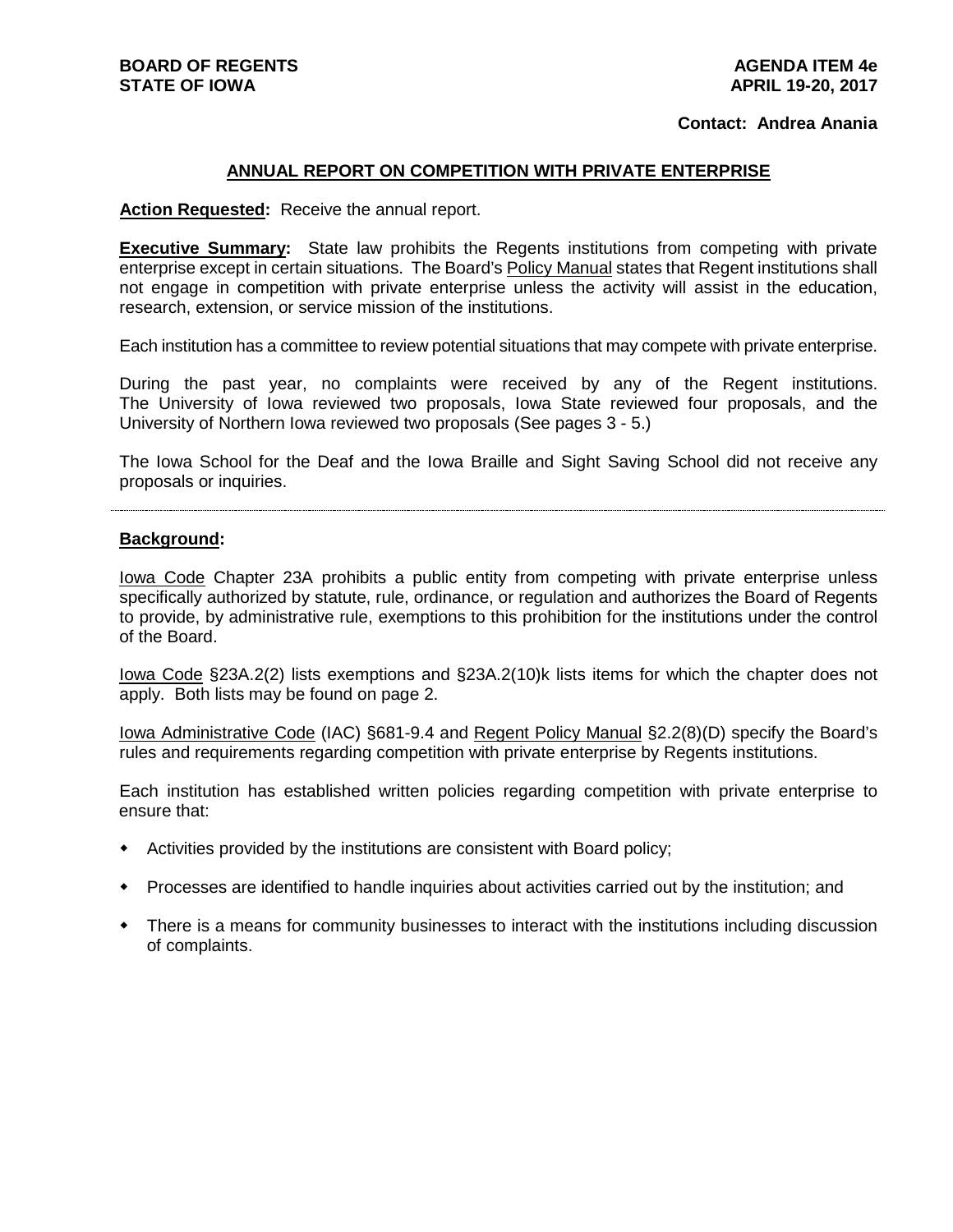# **Exemptions from Competition with Private Enterprise**

| <b>Iowa Code</b><br>§23A.2(2)   | The state Board of Regents or a school corporation may, by rule, provide for<br>exemption from the application of this chapter for any of the following:                  |                                                                                                                                                                                    |
|---------------------------------|---------------------------------------------------------------------------------------------------------------------------------------------------------------------------|------------------------------------------------------------------------------------------------------------------------------------------------------------------------------------|
|                                 | a.                                                                                                                                                                        | Goods and services that are directly and reasonably related to the educational<br>mission of an institution or school.                                                             |
|                                 | b.                                                                                                                                                                        | Goods and services offered only to students, employees, or guests of the<br>institution or school and which cannot be provided by private enterprise at the<br>same or lower cost. |
|                                 | C.                                                                                                                                                                        | Use of vehicles owned by the institution or school for charter trips offered to<br>the public, or to full, part-time, or temporary students.                                       |
|                                 | d.                                                                                                                                                                        | Durable medical equipment or devices sold or leased for use off premises of<br>an institution, school, or University of Iowa Hospitals or Clinics.                                 |
|                                 | е.                                                                                                                                                                        | Goods or services which are not otherwise available in the quantity or quality<br>required by the institution or school.                                                           |
|                                 | f.                                                                                                                                                                        | Telecommunications other than radio or television stations.                                                                                                                        |
|                                 | g.                                                                                                                                                                        | Sponsoring or providing facilities for fitness and recreation.                                                                                                                     |
|                                 | h.                                                                                                                                                                        | Food service and sales.                                                                                                                                                            |
|                                 | i.                                                                                                                                                                        | Sale of books, records, tapes, software, educational equipment, and supplies.                                                                                                      |
| <b>Iowa Code</b><br>§23A.2(10)k | This chapter does not apply to the following on-campus activities of an institution<br>or school under the control of the state Board of Regents or a school corporation: |                                                                                                                                                                                    |
|                                 | (1)                                                                                                                                                                       | Residence halls.                                                                                                                                                                   |
|                                 | (2)                                                                                                                                                                       | Student transportation, except as specifically listed in §23A.2(2)(c).                                                                                                             |
|                                 | (3)                                                                                                                                                                       | Overnight accommodations for participants in programs of the institution or<br>school, visitors to the institution or school, parents, and alumni.                                 |
|                                 | (4)                                                                                                                                                                       | Sponsoring or providing facilities for cultural and athletic events.                                                                                                               |
|                                 | (5)                                                                                                                                                                       | Items displaying the emblem, mascot, or logo of the institution or school, or<br>that otherwise promote the identity of the institution or school and its<br>programs.             |
|                                 | (6)                                                                                                                                                                       | Souvenirs and programs relating to events sponsored by or at the institution<br>or school.                                                                                         |
|                                 | (7)                                                                                                                                                                       | Radio and television stations.                                                                                                                                                     |
|                                 | (8)                                                                                                                                                                       | Services to patients and visitors at the University of Iowa Hospitals and<br>Clinics, except as specifically listed in §23A.2(2)(d).                                               |
|                                 | (9)                                                                                                                                                                       | Goods, products, or professional services which are produced, created, or<br>sold incidental to the schools' teaching, research, and extension missions.                           |
|                                 |                                                                                                                                                                           | (10) Services to the public at the Iowa State University College of Veterinary<br>Medicine.                                                                                        |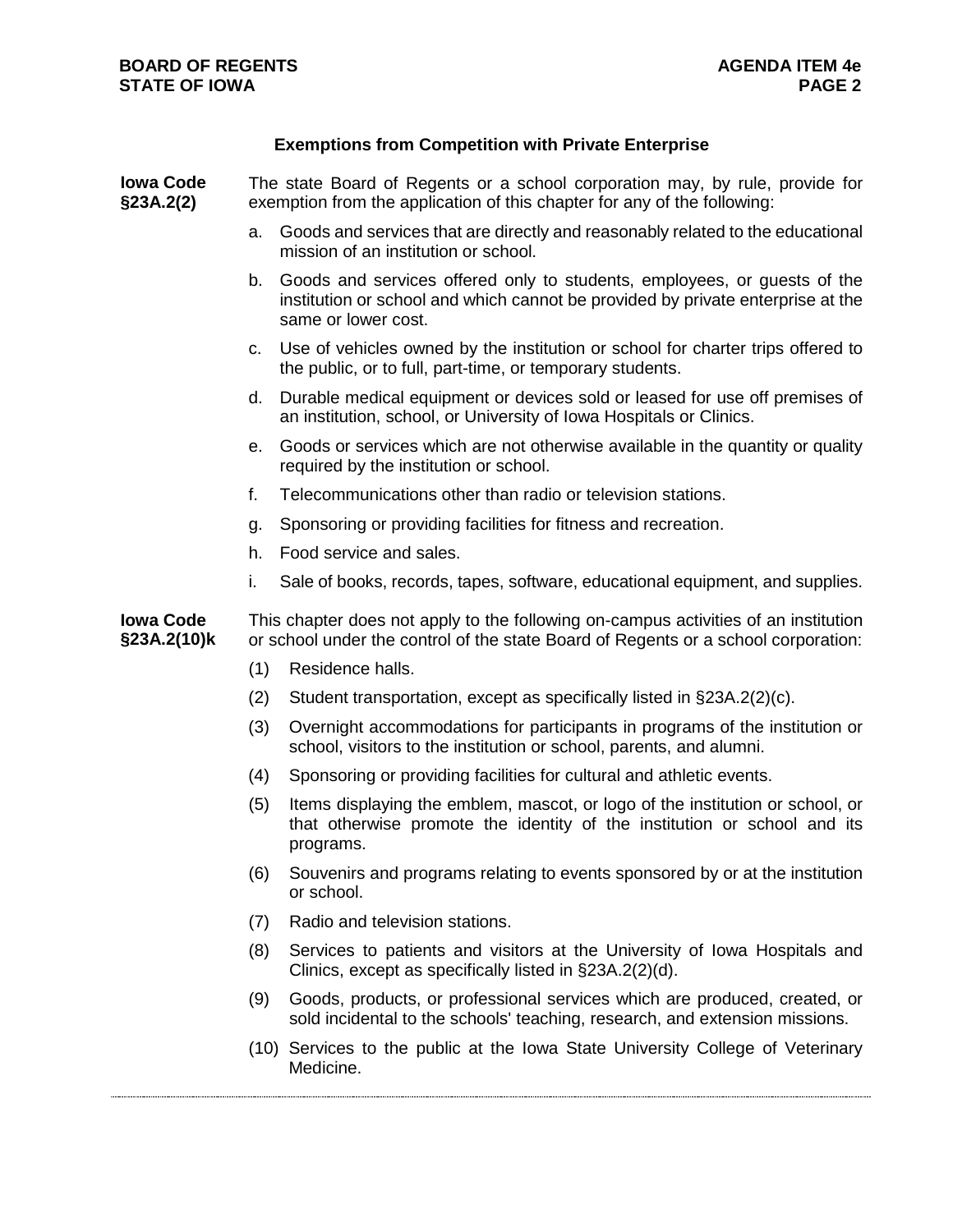# **Analysis:**

### **UNIVERSITY OF IOWA**

### SPORT AND RECREATION MANAGEMENT PROGRAM

The Sport and Recreation Management Program (Program) submitted a proposal for use of the former AIB Recreation and Event Facility. The proposal recommended that the Facility be staffed by both students and non-students and be made available for student and community use and for rental at fair market value by the general public.

The Facility would provide an opportunity, under faculty supervision, for students located in Iowa City and at the Des Moines campus to experience day-to-day practical experience for facility management courses for course credit.

IAC §9.4(6) exempts certain activities from the prohibition against competition with private enterprise, including "facilities, programs, and associated support services for fitness and recreation initiated and maintained primarily for the benefit of students, faculty and staff."

After review of the proposal, the Committee on Competition with Private Enterprise and Community Concerns (Committee) recommended to the Senior Vice President (SVP) that the Program: (1) move forward with planning/implementation of the educational opportunities for students; and (2) gather additional information on comparable local facility membership fees and use of the Facility by students and provide that information to the Committee at a later date. The SVP concurred with the Committee's recommendations.

### COLLEGE OF PUBLIC HEALTH

The College of Public Health submitted a proposal to establish a Health Services Research and Policy Consulting Center ("Center") to provide services to SUI researchers and departments as well as to outside local and national stakeholders in the healthcare industry such as healthcare provider groups, insurance providers, employers, public health departments, pharmaceutical companies, and others.

Services, to be provided electronically, would include data collection, data analysis, conceptual analysis, policy evaluation, economic evaluation, literature review, and other related tasks.

After review of the proposal, the Committee recommended to the SVP approval of the proposal, concluding the proposed Center would constitute an integral part of the University's educational, research, and public service functions (IAC §9.4(1)), including oversight of graduate students and the provision of analytical and research activity experiences. The Center would also contribute to and expand the departmental capacity to fulfill its missions and activities toward training, building/support of faculty, and service to the broader healthcare community. The SVP concurred with the Committee's recommendation.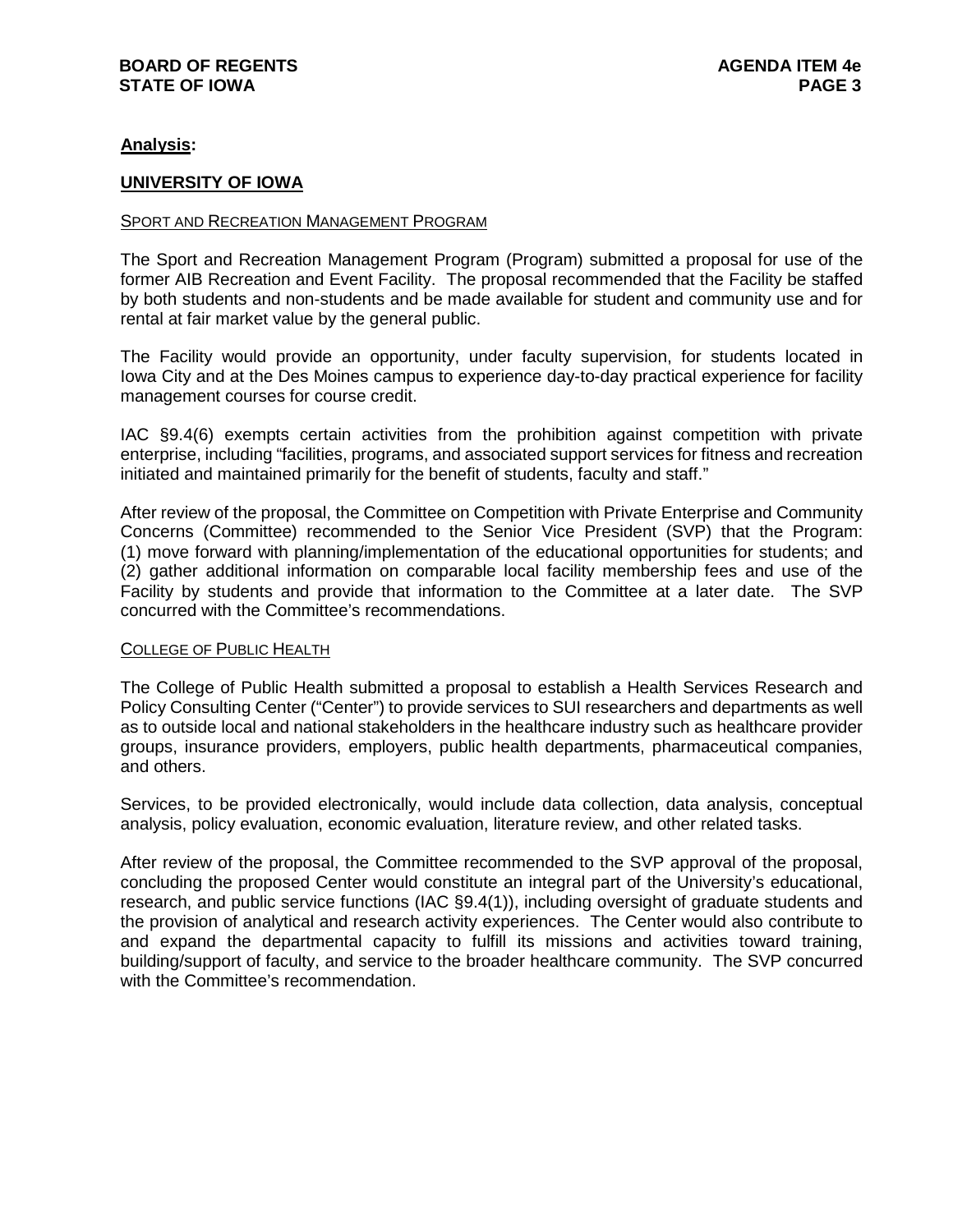# **IOWA STATE UNIVERSITY**

#### BIOTECHNOLOGY FACILITIES

An inquiry was made to the Competition with the Private Sector Review Committee (Committee) whether the Office of Biotechnology's DNA Facility could advertise its services to the general public via social media.

An historical review of services offered by all the Biotechnology facilities indicated documented approval of three of the facilities: (1) Chemical Instrumentation Facility; (2) Genome Informatics Facility; and (3) Macromolecular X-ray Crystallography Facility.

Biotech facilities not previously documented included: (1) Flow Cytometry Facility; (2) High Resolution Microscopy Facility; (3) Hybridoma Facility; (4) Materials Analysis and Research Laboratory; (5) Plant Transformation Facility; (6) Protein Facility; and (7) WM Keck Metabolomics Research Laboratory. These facilities support core services for biotechnology research by faculty, students, government, and industry scientists. No private enterprises provide these services.

The Committee: (1) concluded services of the latter-named facilities do not compete with the private sector and may continue to be provided; and (2) approved advertising on social media.

The Office of Biotechnology's DNA Facility performs Sanger sequencing, next-gen sequencing, and related services for ISU researchers and a very few external researchers. The Committee approved the sale of DNA sequencing services in 1998. The request for the DNA Facility to advertise their services on social media was now reviewed as many changes have occurred in the industry.

The Committee concluded that since two other DNA sequencing facilities exist in Iowa, the DNA Facility would not be allowed to advertise to external customers (IAC §9.4(1)). However, the facility was approved to continue to perform a minimal amount of services to external clients since some of the specialized services are not available within the local community.

### HERITAGE LIVESTOCK TOUR

The College of Agriculture and Life Sciences (CALS) developed a heritage livestock tour to England for the general public. The trip is designed to acquaint potential scholarship donors with the educational activities available to CALS students. The trip is unique as it mirrors a CALS study abroad program utilizing existing relationships with the farm owners in England.

The Committee reviewed and approved the tour. The Committee concluded that, although travel agencies can arrange travel, there are no travel agencies with the contacts necessary to establish this specific tour (IAC §9.4(1)).

# **MECHANICAL AND WEAR TESTING OF MATERIALS**

The Department of Mechanical Engineering provides specialized testing services relevant to bio-based polymers and bio-derived materials. These services are very specialized and use two specialized instruments: a dynamic mechanical analyzer and a multi-axis tribometer.

The Committee reviewed these services and concluded they were not available in the community or nationally on a fee-for-service basis (IAC §9.4(1)). The rates were reviewed and sale of the services, expected to be small, were approved.